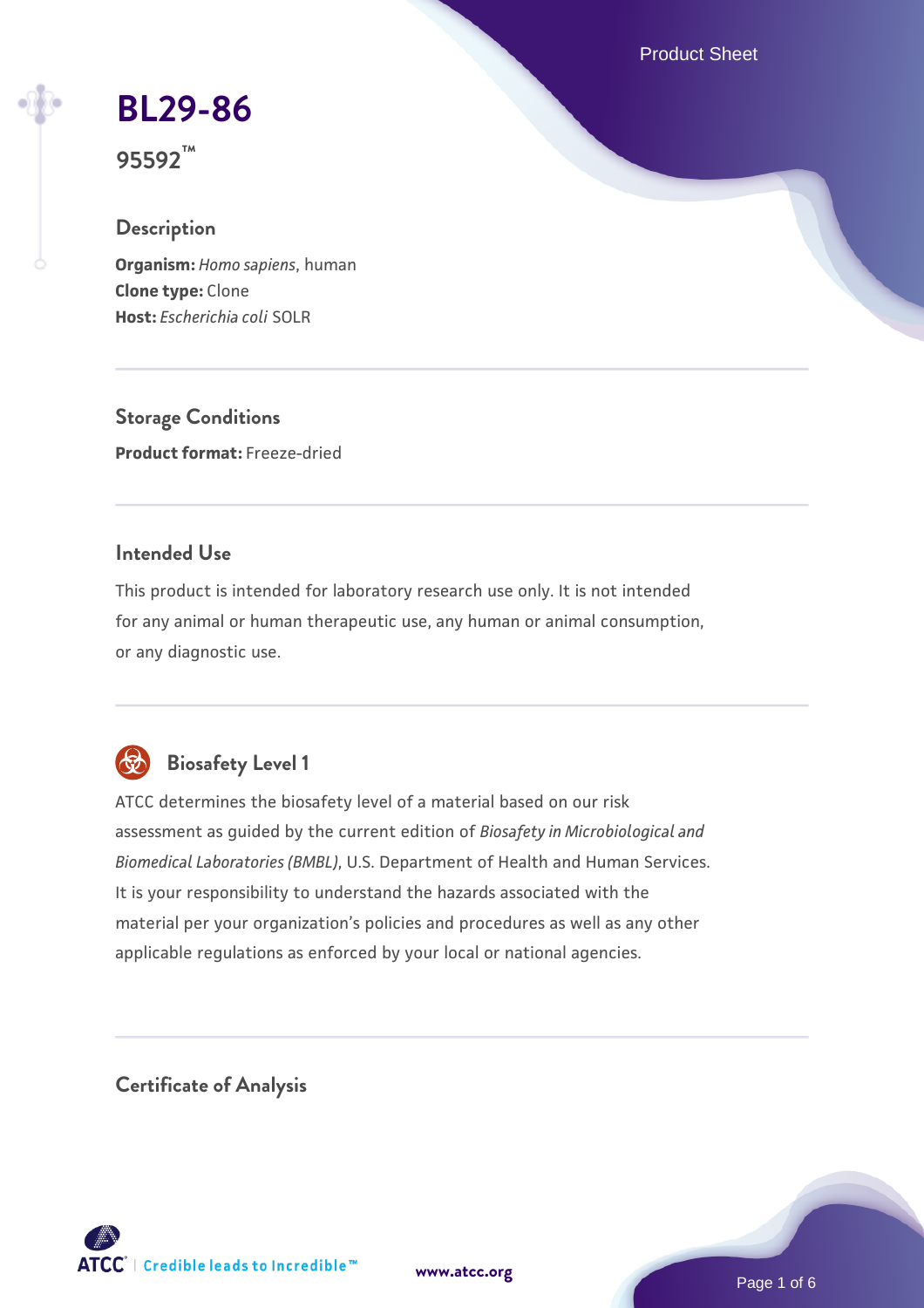**[BL29-86](https://www.atcc.org/products/95592)** Product Sheet **95592**

For batch-specific test results, refer to the applicable certificate of analysis that can be found at www.atcc.org.

#### **Insert Information**

**Insert size (kb):** 1 **Type of DNA:** cDNA **Insert source:** BL29 cell line **Insert tissue:** BL29 cell line **Insert information:** DESCRIPTION OF INSERT COMPONENT: Disease: Burkitt's lymphoma Cross references: DNA Seq. Acc.: T25362; EST: EST086; Primer: T7 Disease: Burkitt's lymphoma **Genome:** Homo sapiens **Chromosome:** 2 **Gene name:** DNA Segment, single copy, expressed **Gene product:** DNA Segment, single copy, expressed [D2S1758E] **Gene symbol:** D2S1758E **Contains complete coding sequence:** Unknown **Insert end:** Modification: EcoRI linker

## **Vector Information**

**Construct size (kb):** 3.900000095367432 **Intact vector size:** 2.960 **Vector name: pBluescript SK-Type of vector:** phagemid **Construction:** pUC19 **Host range:** *Escherichia coli* **Vector end:** EcoRI **Cloning sites:** KpnI; ApaI; DraII; XhoI; SalI; HincII; AccI; ClaI; HindIII; EcoRV; EcoRI; Pstl; Smal; BamHI; Spel; Xbal; EagI; NotI; SacII; BstXI; SacI **Insert detection:**  $lacZ'$ **, <-Markers:** ampR



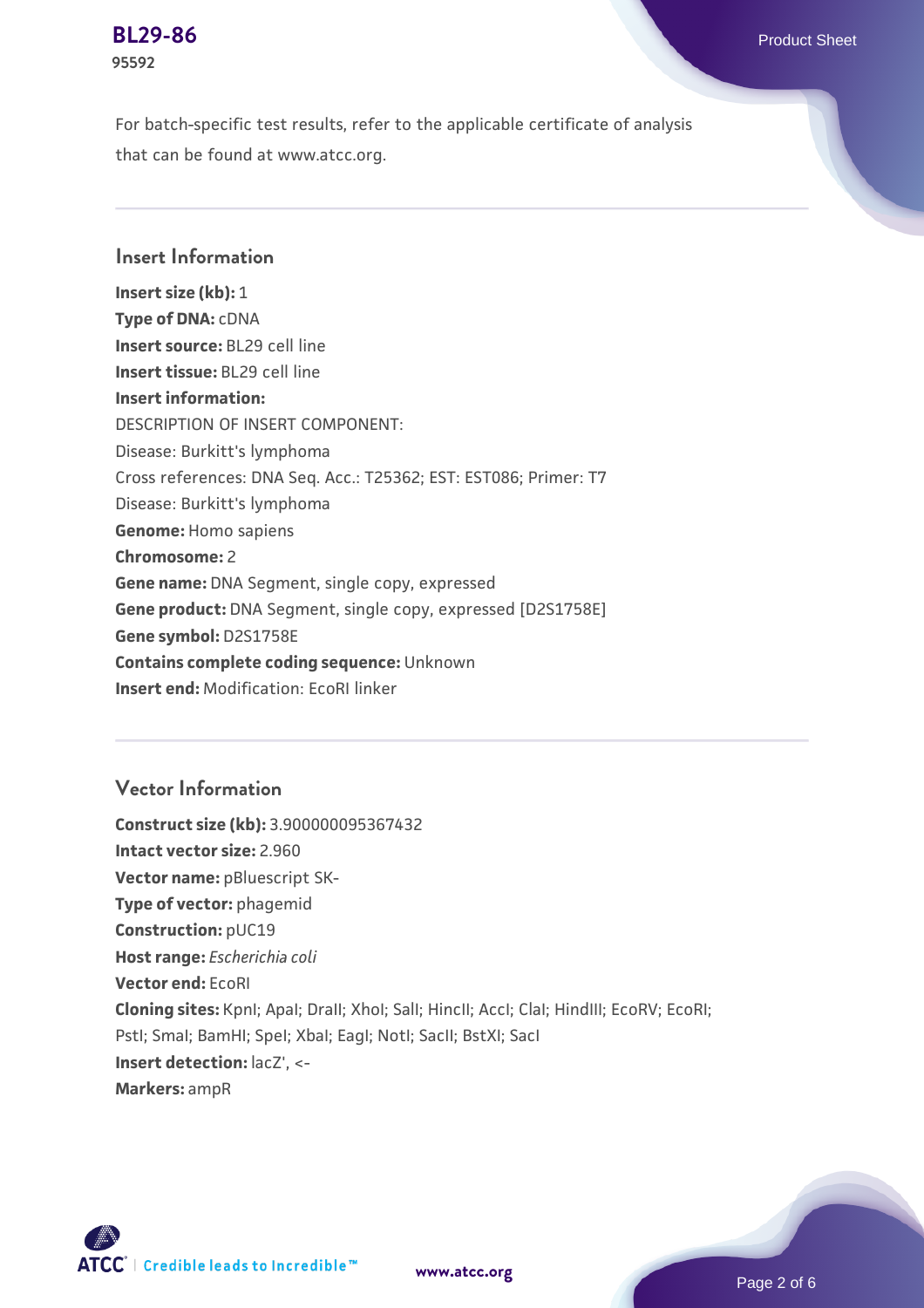**95592**

**MCS:** KpnI...SacI, -> **Polylinker sites:** SacI; BstXI; SacII; NotI; EagI; XbaI; SpeI; BamHI; SmaI; PstI; EcoRI; EcoRV; HindIII; (ClaI Bsp106I); (HincII AccI SalI); XhoI; (Eco0109I DraII ApaI); KpnI **Primer site:** M13-20, ->; M13 reverse, <-Promoters: T7; T3; lac **Replicon:** f1, →; pMB1

#### **Growth Conditions**

**Medium:**  [ATCC Medium 1227: LB Medium \(ATCC medium 1065\) with 50 mcg/ml](https://www.atcc.org/-/media/product-assets/documents/microbial-media-formulations/1/2/2/7/atcc-medium-1227.pdf?rev=581c98603b3e4b29a6d62ee0ba9ca578) [ampicillin](https://www.atcc.org/-/media/product-assets/documents/microbial-media-formulations/1/2/2/7/atcc-medium-1227.pdf?rev=581c98603b3e4b29a6d62ee0ba9ca578) **Temperature:** 37°C

#### **Notes**

Restriction digests of the clone give the following sizes (kb): BamHI--3.9; EcoRI--2.9, 1.05; HindIII--3.9; PstI--3.2, 0.62; PvuII--2.4, 1.55. - ATCC staff

## **Material Citation**

If use of this material results in a scientific publication, please cite the material in the following manner: BL29-86 (ATCC 95592)

#### **References**

References and other information relating to this material are available at www.atcc.org.





Page 3 of 6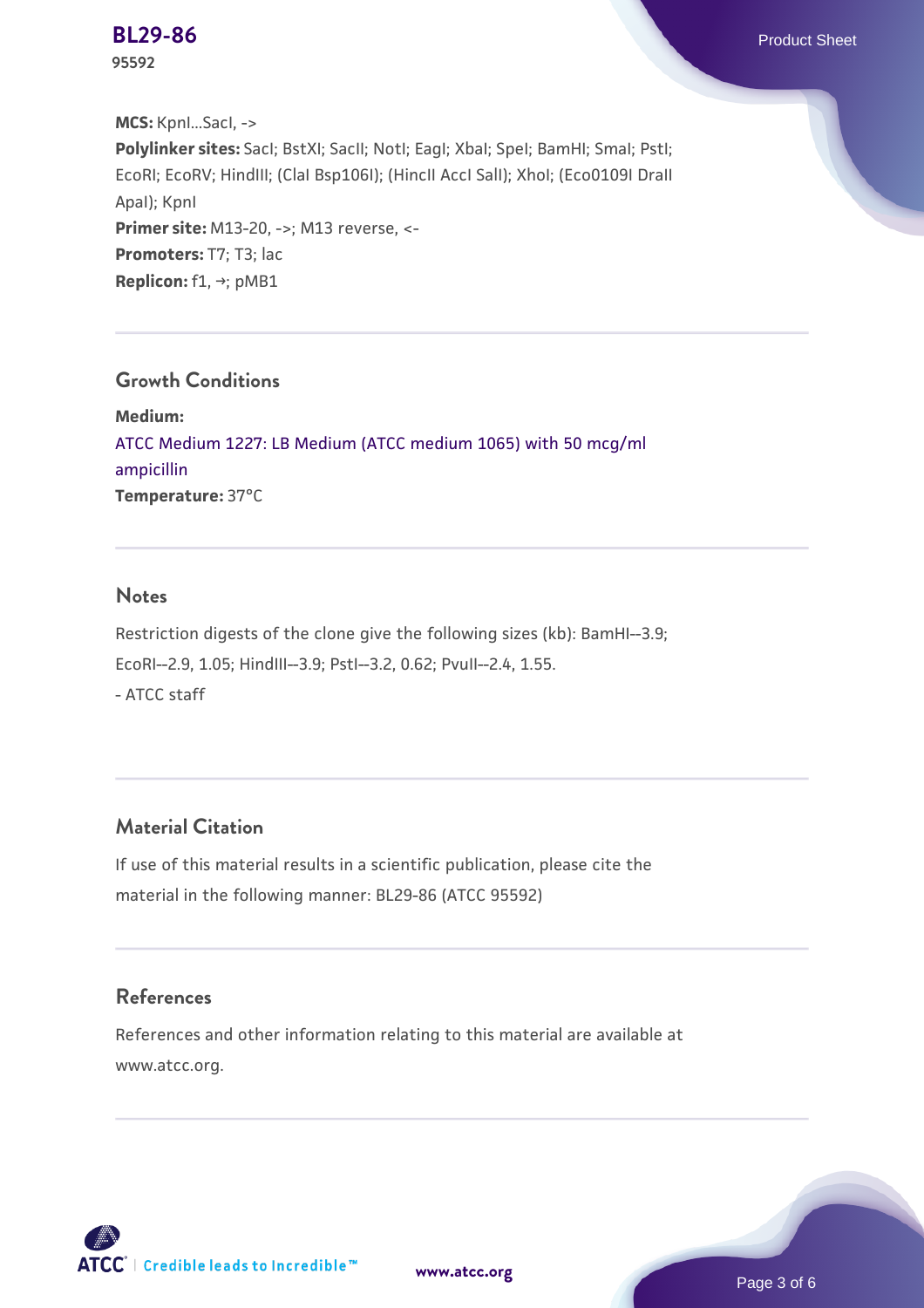#### **Warranty**

The product is provided 'AS IS' and the viability of ATCC® products is warranted for 30 days from the date of shipment, provided that the customer has stored and handled the product according to the information included on the product information sheet, website, and Certificate of Analysis. For living cultures, ATCC lists the media formulation and reagents that have been found to be effective for the product. While other unspecified media and reagents may also produce satisfactory results, a change in the ATCC and/or depositor-recommended protocols may affect the recovery, growth, and/or function of the product. If an alternative medium formulation or reagent is used, the ATCC warranty for viability is no longer valid. Except as expressly set forth herein, no other warranties of any kind are provided, express or implied, including, but not limited to, any implied warranties of merchantability, fitness for a particular purpose, manufacture according to cGMP standards, typicality, safety, accuracy, and/or noninfringement.

#### **Disclaimers**

This product is intended for laboratory research use only. It is not intended for any animal or human therapeutic use, any human or animal consumption, or any diagnostic use. Any proposed commercial use is prohibited without a license from ATCC.

While ATCC uses reasonable efforts to include accurate and up-to-date information on this product sheet, ATCC makes no warranties or representations as to its accuracy. Citations from scientific literature and patents are provided for informational purposes only. ATCC does not warrant that such information has been confirmed to be accurate or complete and the customer bears the sole responsibility of confirming the accuracy and completeness of any such information.

This product is sent on the condition that the customer is responsible for and assumes all risk and responsibility in connection with the receipt, handling,



**[www.atcc.org](http://www.atcc.org)**

Page 4 of 6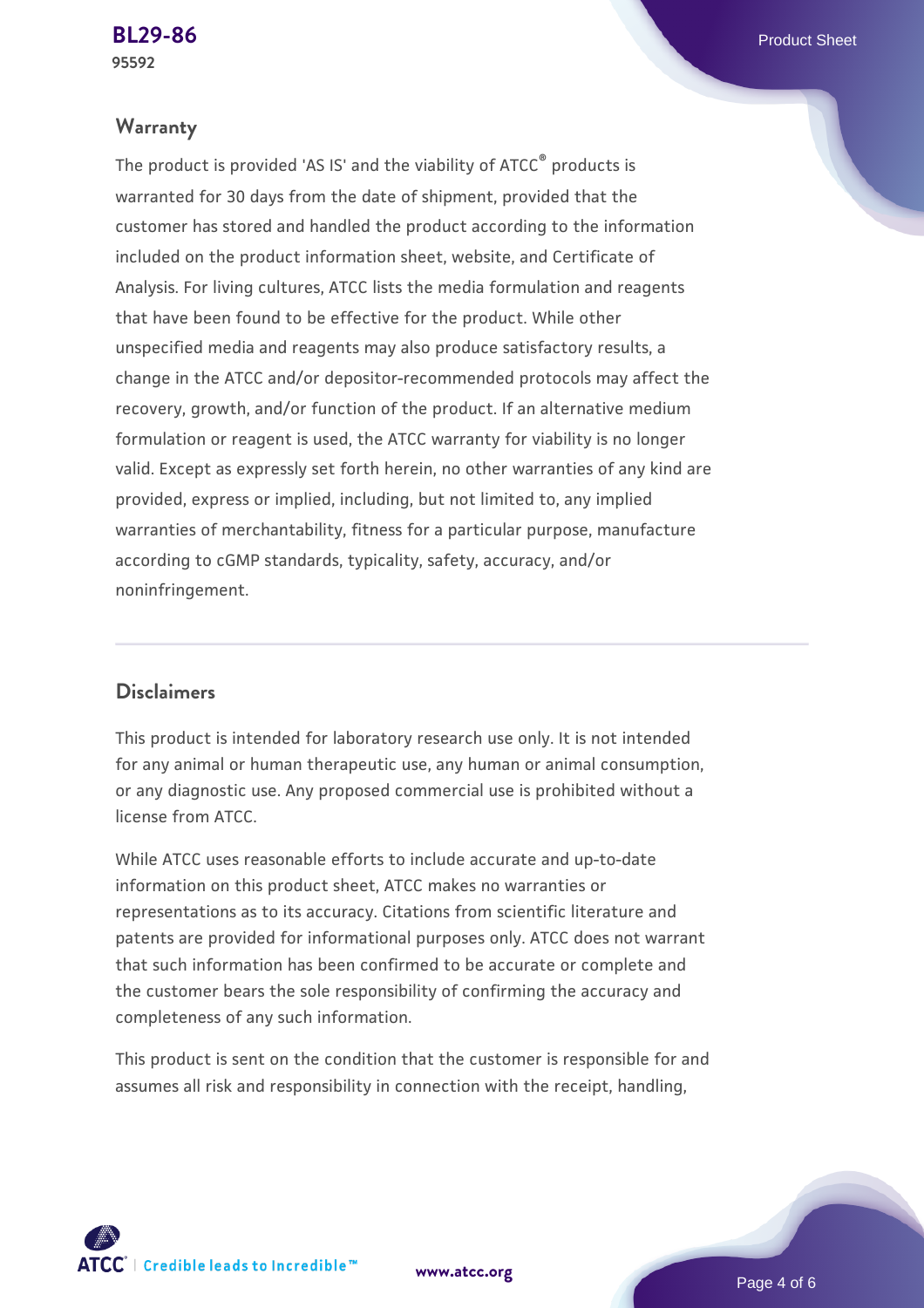storage, disposal, and use of the ATCC product including without limitation taking all appropriate safety and handling precautions to minimize health or environmental risk. As a condition of receiving the material, the customer agrees that any activity undertaken with the ATCC product and any progeny or modifications will be conducted in compliance with all applicable laws, regulations, and guidelines. This product is provided 'AS IS' with no representations or warranties whatsoever except as expressly set forth herein and in no event shall ATCC, its parents, subsidiaries, directors, officers, agents, employees, assigns, successors, and affiliates be liable for indirect, special, incidental, or consequential damages of any kind in connection with or arising out of the customer's use of the product. While reasonable effort is made to ensure authenticity and reliability of materials on deposit, ATCC is not liable for damages arising from the misidentification or misrepresentation of such materials.

Please see the material transfer agreement (MTA) for further details regarding the use of this product. The MTA is available at www.atcc.org.

## **Copyright and Trademark Information**

© ATCC 2021. All rights reserved.

ATCC is a registered trademark of the American Type Culture Collection.

#### **Revision**

This information on this document was last updated on 2021-05-19

## **Contact Information**

ATCC 10801 University Boulevard Manassas, VA 20110-2209 USA